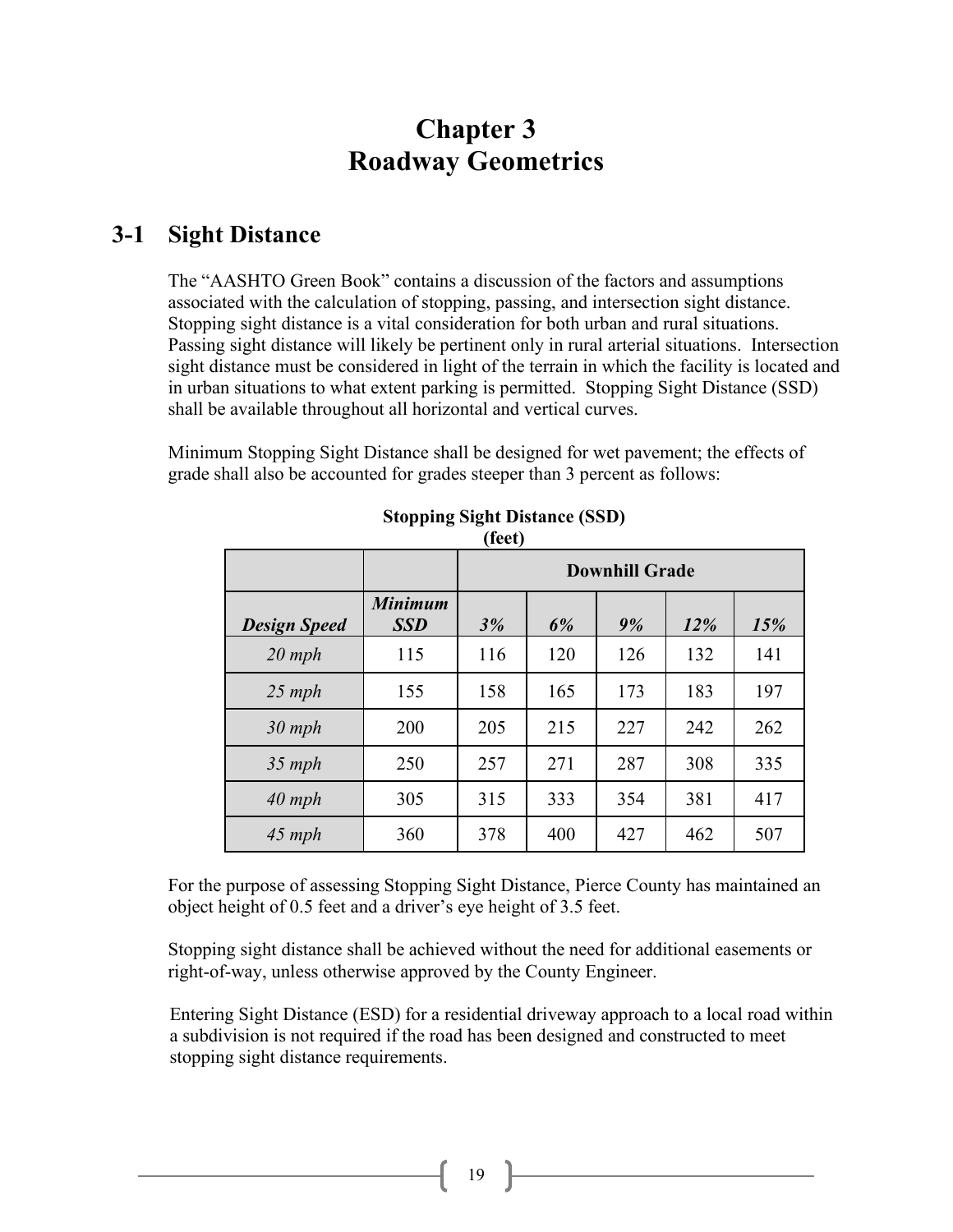|                             |     | $\overline{\phantom{a}}$<br>- |     |     |     |
|-----------------------------|-----|-------------------------------|-----|-----|-----|
| Posted/Legal<br>Speed (mph) | 25  | 30                            | 35  | 40  | 45  |
| ESD (feet)                  | 295 | 355                           | 415 | 470 | 530 |

**Entering Sight Distance (ESD)**

Entering Sight Distance values are based on an object height of 3.5 feet and a driver's eye height of 3.5 feet set back from the edge of the travel way at least 10 feet for residential and minor driveway approaches, and 14.5 feet for major driveway and road approaches. (See Details in Appendix "C"). Special consideration shall be given when stop bars are used, ESD shall be measured 8 feet back from such stop bars. Further, ESD must be calculated for situations that involve road approach grades in excess of 6 percent to account for the reduction in vehicle acceleration and deceleration.

In situations where the entering sight distance is questionable, the County Engineer may require the Engineer to prepare an entering sight distance diagram, together with appropriate field measurements, and submit them for review prior to the approval of the construction plans. The diagram and measurements shall be stamped and signed by the Engineer.

Locations along a through road from which vehicles are permitted to turn left across opposing traffic, including intersections and driveway approaches, should have sufficient sight distance to accommodate the left-turn maneuver. Entering and exiting sight distance for minor and major driveway approaches is a vital consideration where parking is permitted. Exiting Sight Distance along the through road shall be as follows, based on a left turn by a stopped vehicle:

| LER THEIR HUILDIE THIUULE NUAU                                      |       |       |       |       |       |
|---------------------------------------------------------------------|-------|-------|-------|-------|-------|
| Posted/Legal<br>Speed (mph)                                         | 25    | 30    | 35    | 40    | 45    |
| ExSD (feet)                                                         | 205   | 245   | 285   | 325   | 365   |
| For each additional<br>opposing through<br>lane (feet) <sup>1</sup> | $+19$ | $+22$ | $+26$ | $+30$ | $+33$ |

#### **Exiting Sight Distance (ExSD) Left Turns from the Through Road**

 $<sup>1</sup>$  Adjustment for multi-lane roads: For left-turning vehicles that cross more than one opposing</sup> lane, add distance shown for each additional lane to be crossed.

Passing Sight Distance shall be provided where determined by the County Engineer.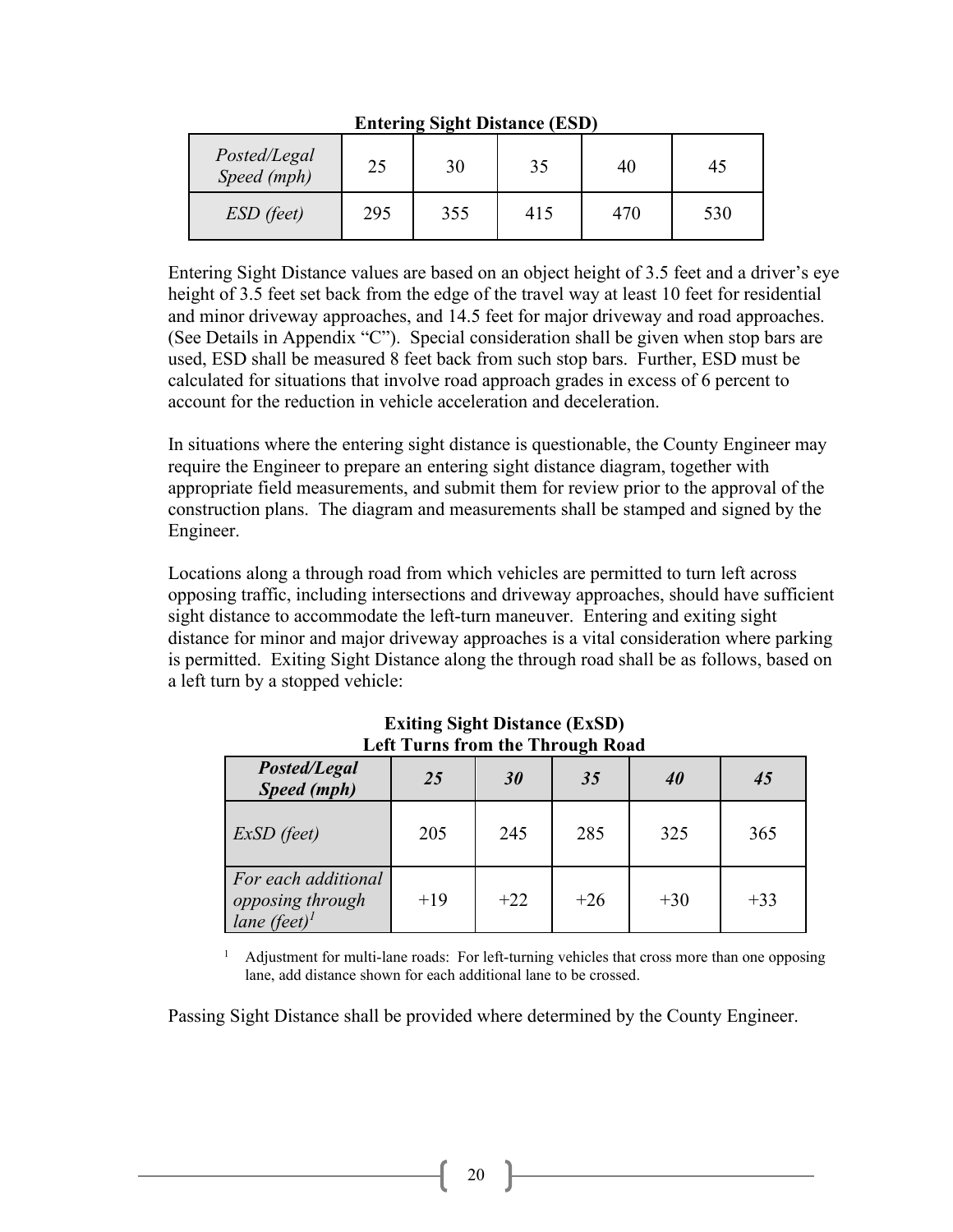### **3-2 Horizontal**

The road construction centerline must match as much as possible the right-of-way centerline, unless otherwise approved by the County Engineer. When widening existing roads, the Engineer is strongly encouraged to provide the additional widening symmetrical about the existing centerline alignment. Road curves should be designed with as large a radius curve as practical, with a minimum radius controlled by the appropriate design speed. Road alignment within plat boundaries should closely fit the existing topography to minimize cuts and fills.

On most roads, especially those classified as local roads where design speeds are in the 20 to 25 mph range, short radius curves may be tolerated, and superelevation may not be necessary. On roads where design speeds may be over 35 mph, horizontal alignment becomes a most important consideration. Each individual road, however, is unique and must be carefully evaluated to ensure appropriate alignment. The computations involving curve radius and superelevation are important elements in the design process and are well detailed in the "AASHTO Green Book".

The design for horizontal curvature shall be determined using the following formula:

$$
R_{min} = V^2/[15 (e+f)]
$$

Where:  $R_{min} =$  minimum radius  $V =$ Design speed  $e =$ Superelevation  $f =$ Maximum side friction factor

| <b>Design Speed</b><br>(mph) | Rural<br>66f | <b>Urban</b><br>66f |
|------------------------------|--------------|---------------------|
| 20                           | 0.170        | 0.270               |
| 25                           | 0.165        | 0.230               |
| 30                           | 0.160        | 0.200               |
| 35                           | 0.155        | 0.180               |
| 40                           | 0.150        | 0.160               |
| 45                           | 0.145        | 0.150               |

The design shall conform to the use of the following maximum side friction factor values:

The normal roadway crown slope for new construction is 2 percent unless the road is in superelevation or an intersection design requires a varying slope. When widening of an existing road is being done, a maximum of 4 percent cross slope will be permitted. Grinding and/or overlaying as applicable will be required if the cross slope will exceed this amount. The maximum superelevation rates "e" are as follows:

21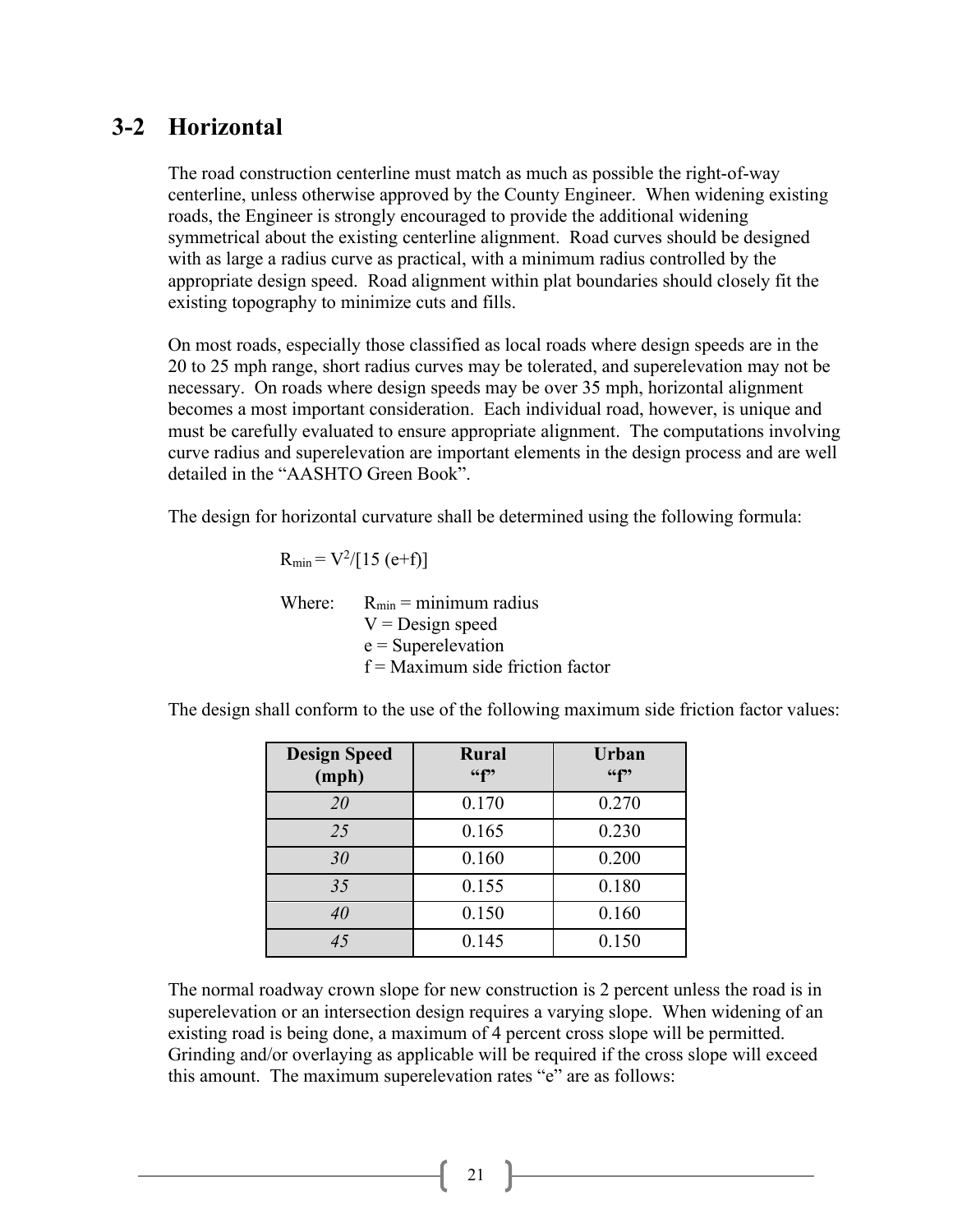| <b>Road Class</b>                    | $Max$ "e"<br>(feet/foot) |
|--------------------------------------|--------------------------|
| Major                                | 0.04                     |
| Secondary                            | 0.04                     |
| Collector                            | 0.04                     |
| Feeder                               | 0.02                     |
| Minor                                | 0.02                     |
| Cul-de-Sac and<br>Urban Infill Roads | No Super Allowed         |

Superelevation is not recommended for use on non-arterials. When superelevation is used, the required superelevation runoff length shall be provided in accordance with the "AASHTO Green Book", and distributed in accordance with Design "A", Superelevation Transitions for Highway Curves, contained in the WSDOT *Design Manual*.

The use of reverse curves and compound curves is strongly discouraged. The Engineer shall provide adequate tangent lengths between reverse curves when superelevation is used.

Curve widening shall be considered and designed, when warranted, in accordance with the "AASHTO Green Book".

### **3-3 Vertical**

In an urban curbed, low-volume street situation, the minimum acceptable grade to assure proper drainage is an important consideration. Tolerable maximum grades will vary with road use. A steeper grade may be acceptable on an urban residential street than on a rural road serving heavy trucks. Intersections on steep grades should be avoided whenever possible, especially in areas with recurring snow and ice problems. In urban areas, ease of access for emergency vehicles is also to be considered when establishing grades. For rural projects, the "AASHTO Green Book" includes tables of maximum grades related to design speed and terrain. The design of crest and sag vertical curves is related to design speed and is important in rural projects with higher design speeds. The "AASHTO Green Book" is the best source for this process and for the integration of vertical and horizontal curvature.

#### **3-3.1 Grade**

The maximum gradient on any new or reconstructed road shall not exceed the following:

| <b>Arterials</b> |     |
|------------------|-----|
| Major            | 8%  |
| Secondary        | 8%  |
| Collector        | 10% |